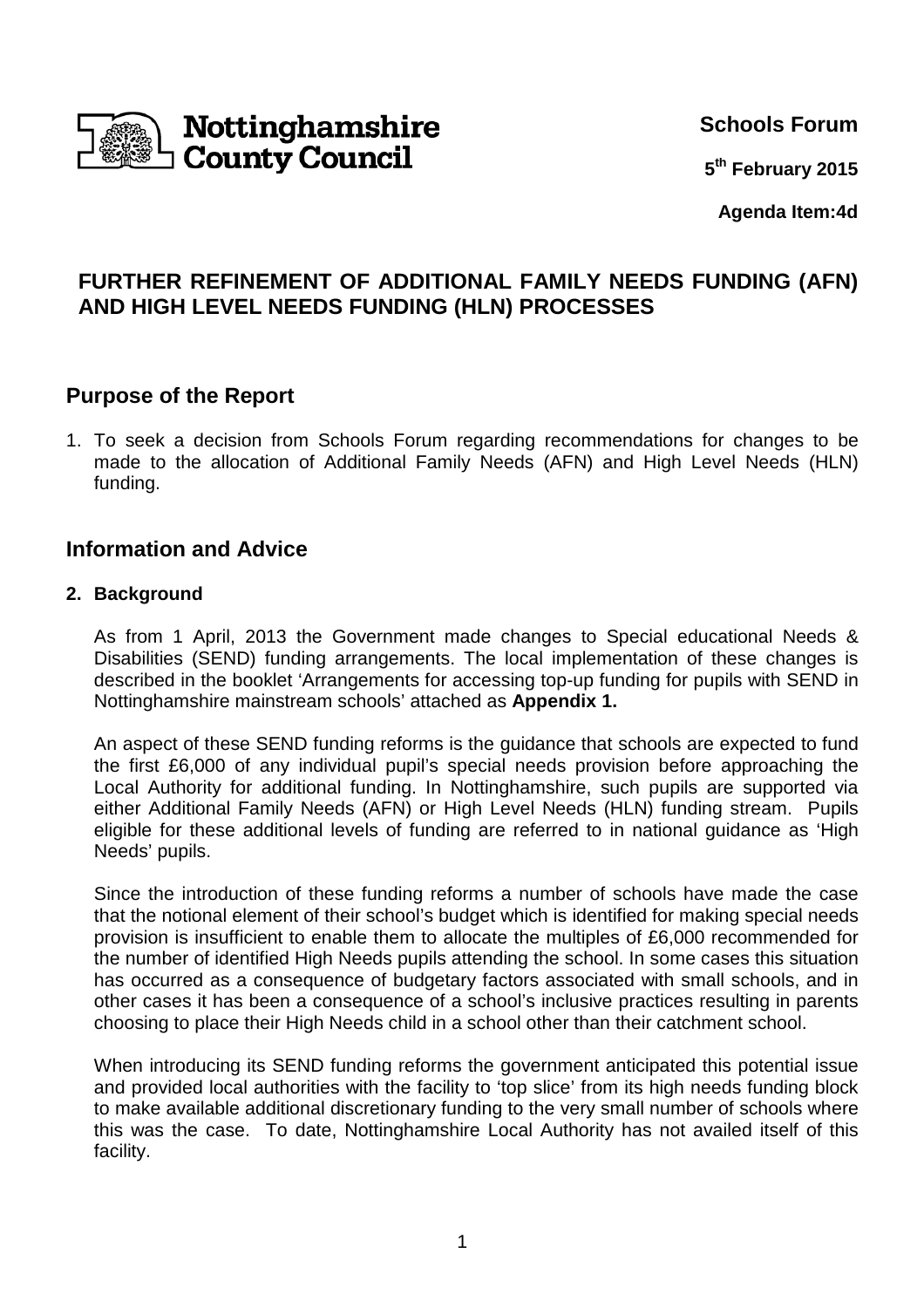Whilst the national funding reforms expect local authorities to make explicit to schools the element which is notionally available to make SEND provision, the guidance does not specify which factors are used to calculate the money available, nor the relative weightings of these factors. As from 1 April, 2015 the recommendation made to Schools Forum is that this notional SEND element is calculated as being the sum of 100% of three factors: Prior attainment, Looked After Children (LAC), and Deprivation. The calculation of a school's notional SEND element using these three factors has been made to identify the very small number of schools where additional discretionary funding is to be made; in comparator authorities, the equivalent calculation includes a percentage of the basic entitlement factor, resulting in a much higher notional SEND element to schools' budgets. Schools are not required to limit funding for SEND provision to the notional SEND amount identified in their overall budget.

A paper was presented to, and agreed by Schools Forum in December 2013 recommending changes to the formula used to allocate the AFN and Family Network Funding (FNF). This included the recommendation that the minimum level of AFN funding (AFN low) should fall in the band £2,000 to £4,000. It follows that the total number of pupils deemed to be High Needs pupils can be calculated as all pupils receiving either HLN funding, or AFN funding which is at least £2,000 per annum.

This paper proposes a model whereby the Local Authority provides additional SEND money to those schools whose notional SEND budget element is not currently sufficient to fund the multiples of £6,000 that they would be expected to spend on identified High Needs pupils who attend the school. **Appendix 2** shows the number of schools where this was the case when the proposal is modelled using 2013-14 pupil and budget figures. It shows:

- there would have been 41 schools where the notional SEND element was less than the number of identified High Needs pupils x £6,000
- the shortfall in funding by school
- the cost of funding the overall shortfall would have been £245,839
- this overall shortfall represents 1.9% of the total AFN/FNF/HLN budget for 2013-14 which was £12,612,440

#### **3. The model being proposed**

- (i) The notional SEND element of each school's budget is defined as the sum of three of the factors which are used to determine the school's overall budget, namely Prior attainment, Deprivation, and Looked After Children (LAC)
- (ii) The number of High Needs pupils attending the school is calculated as the number of pupils for whom either HLN or AFN funding has been agreed, with the level of AFN funding being no lower than £2,000 per annum. The number of pupils for whom this is the case will be determined from the returns sent by schools to SEND Policy & Provision by each February.
- (iii) Funding is provided as an additional annual allocation directly to those schools where there is a shortfall between the notional SEND element of their school budget and the number of identified High Needs pupils multiplied by £6,000. This additional funding would be provided by the end of the summer term once the calculations have been made, and would not be affected by any movement of pupils between schools midyear.